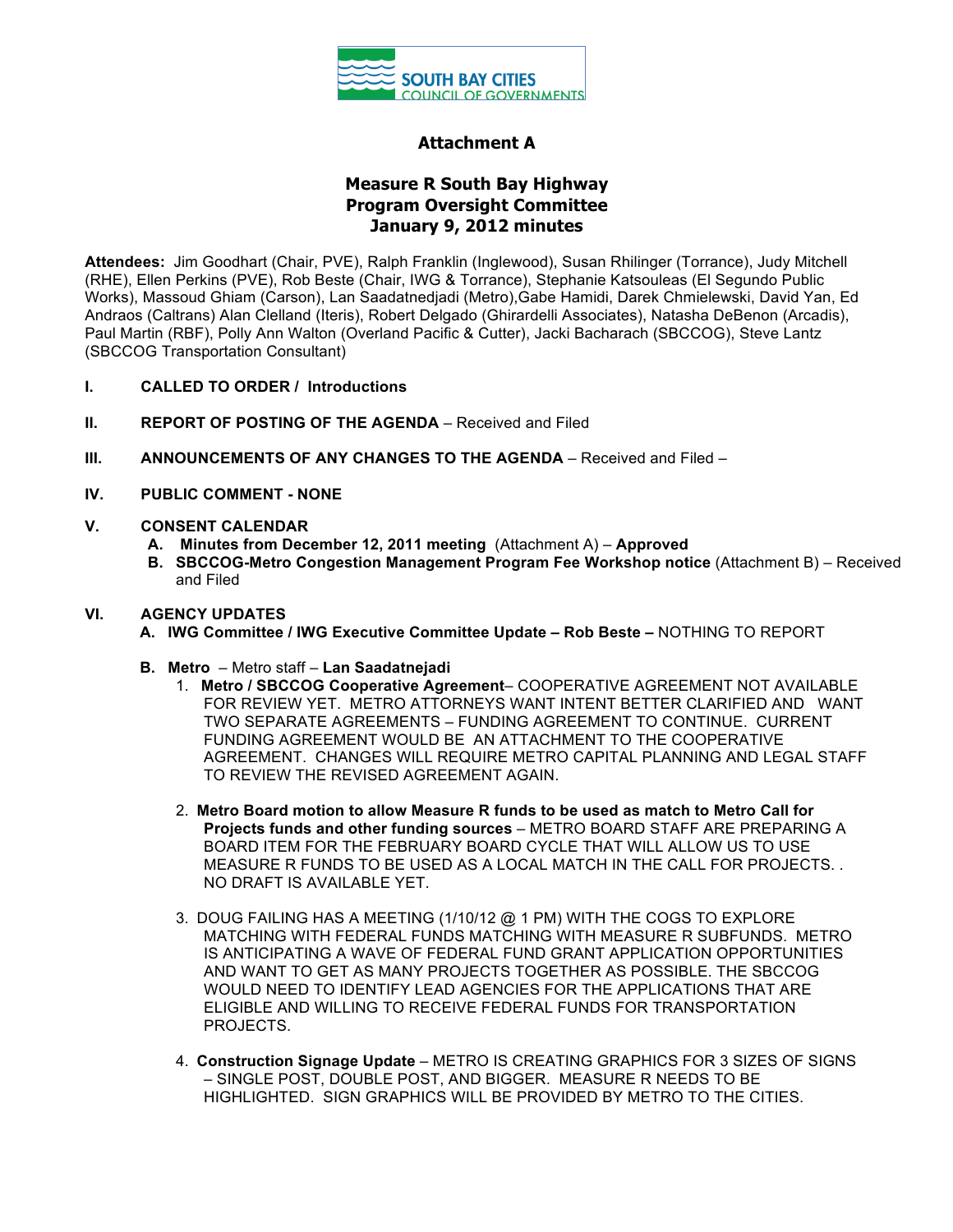LEAVING ROOM FOR THE LEAD AGENCY TO INCLUDE THE SBCCOG AND CITY LOGOS ON THE METRO SIGN**.** DETAILED SPECIFICATIONS SHOULD BE READY BY THE END OF THE MONTH. CITY CAN HAVE A SEPARATE SIGN AS WELL.

- 5. **Metro Green Construction Policy Update –** NO NEW INFORMATION. OUTREACH HASN'T BEEN DECIDED AND OTHER INTERNAL ISSUES ARE BEING RESOLVED. POSSIBLE MEETING IN MID-JANUARY.
- 6. **Metro's Project Management Information Systems** TRAINING IN FEBRUARY WITH ROLL-OUT IN MARCH. THEREFORE 1<sup>ST</sup> QUARTER REPORT WILL BE ON PAPER AND THEN AFTER THAT SHOULD BE ELECTRONIC
- 7. **Other Metro News** MARCH METRO BOARD UPDATE OF COG PROJECTS; MAY BOARD APPROVAL IS TARGET FOR BUDGET; AGREEMENT REACHED WITH CALTRANS ON THE 2 INTERCHANGE PROJECTS AND PSR/PR DOCUMENTS SHOULD BE COMPLETE BY END OF 2013. 1<sup>ST</sup> STEP OF ALTERNATIVES SCREENING ANALYSIS AND THEN DEVELOP DETAILS. ALSO WILL BE QUARTERLY MEETINGS REQUESTED BY TORRANCE. NEXT OVERSIGHT MEETING WILL INCLUDE A REPORT ON THE SCOPING DOCUMENTS FOR CALTRANS PROJECTS – NOW 2 PROJECTS RATHER THAN THE INITIALLY APPROVED 3 PROJECTS SINCE THE 2 I-110 PROJECTS ARE BEING COMBINED.
- **C. Caltrans**  ASSIGNED PROJECT MANAGERS FOR OUR STRATEGIC POSITIONING PROJECTS AND I.T.S. PROJECTS. METRO IS PREPARING A COOPERATIVE AGREEMENT FOR EACH OF THESE PROJECTS. MOUs WITH CALTRANS SHOULD BE DONE BEFORE JUNE – SPECIFIC DATE WILL BE PROVIDED AT NEXT MEETING. CALTRANS PROJECT MANAGERS: David - 182<sup>nd</sup> & Crenshaw; Gabe - I-110; Darek - I.T.S.

### **VII. DISCUSSION ITEMS**

**A. Status of SBHP Project Funding Agreements** – (Attachment D) – Received and filed – ALL BUT 2 ARE SUBMITTED TO METRO. TASK ORDERS TO BE CLOSED OUT WITH ANY SURPLUSES TO BE RETURNED TO AVAILABLE FUNDING WITHIN THE ITERIS CONTRACT..

#### **VIII. ITERIS CONTRACT**

**ACTION: Revised ITS Plan Scope of Work and Measure R South Bay Highway Program Strategic Element Scope of Work to be integrated into December 2012 Implementation Plan Update – Approve**

Task Order #7 and Task Order #8, the Revised ITS Plan Scope of Work and Strategic Element of SBHP Implementation Plan Scope of Work (Attachment E)

PURPOSE OF THE TASK ORDERS IS TO ADDRESS 2 AREAS RE: SUBREGIONAL PROGRAMS - ITS PLANS AND CONCEPT OF OPERATIONS (PRIORITIZING PROJECTS BASED ON SUBREGIONAL CONTEXT). THE ITS DOCUMENT IS MORE OF A DECISION MAKING TOOL. BOTH OF THESE SUBREGIONAL PLANS WILL BE INCORPORATED INTO THE SBHP IMPLEMENTATION PLAN UPDATE AND USED AS A MODEL BY METRO FOR OTHER REGIONS AND SUB-REGIONAL PLANS. **APPROVED ON A MOTION MOVED/SECONDED BY FRANKLIN/MITCHELL**

- B. **Direct contracts between SBCCOG and Iteris' sub-consultants** 2 DIRECT CONTRACTS HAVE BEEN RECEIVED; 2 HAVE NOT.
- **IX. Three Month Look Ahead / Implementation Update Calendar** (Attachments F, G) COOPERATIVE AGREEMENT: CHANGE TO MARCH FOR SBCCOG APROVAL.

#### **X. GENERAL ASSEMBLY ANNOUNCEMENT**